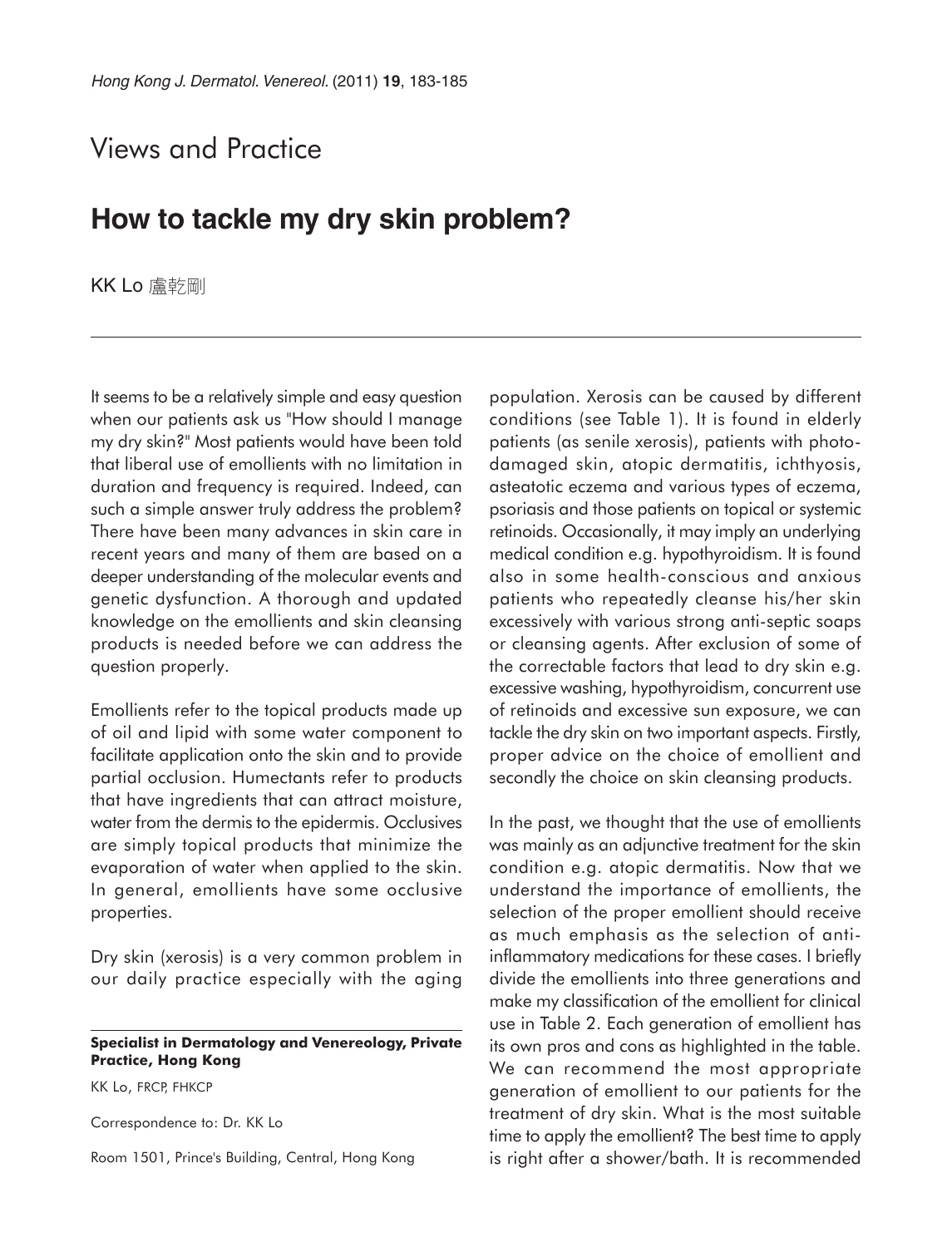that the bath/shower should not be too hot or too long (preferably within 5 minutes). Excessive drying of the skin after showering is not encouraged and it may even be beneficial to leave a little bit of water on skin surface before using the emollient. The emollient can be applied to the dry skin as well to other parts of the body for this application. It will substantially reduce the post-bath itch. Then the emollients (a small tube or amount to be carried) can be applied to any dry and itchy area when there is an early sensation of dryness or itching. Preferably, emollients should be applied to any dry areas, in particular the back and lower limbs, before going to bed, especially during the winter. If the first generation emollients are used, we need to warn our patients that there is a risk of slipping (especially in the bath-tub) and staining of pajamas and bed linen.

Usually our patients will ask which to be applied to the skin first, the emollient or the active topical medication? I do not recommend the use of emollient and active topical medication together as the emollient may repair the skin barrier and act as diluent so that the efficacy of the active topical medication is reduced. As the active topical medication is usually applied to the diseased skin and not to the normal skin, I advise my patients to use the active topical medication sparingly on the affected area before applying the emollient.

| <b>Table 1.</b> Common causes of dry skin (xerosis) |                                                                                                                                                               |  |  |  |
|-----------------------------------------------------|---------------------------------------------------------------------------------------------------------------------------------------------------------------|--|--|--|
| Skin dermatoses                                     | Atopic dermatitis, asteatotic eczema, senile pruritus, post sunburn, chronic sun damage,<br>ichthyosis vulgaris, excessive washing                            |  |  |  |
| Medical conditions                                  | Hypothyroidism, HIV infection, Sjögren syndrome, Hodgkin's lymphoma, chronic renal<br>failure, anorexia nervosa, Vitamin A deficiency, nutritional deficiency |  |  |  |
| Drug induced                                        | Isotretinoin, acitretin, topical glycolic acid (post chemical peel), topical tretinoin                                                                        |  |  |  |

|  |  | Table 1. Common causes of dry skin (xerosis) |  |  |  |  |  |  |
|--|--|----------------------------------------------|--|--|--|--|--|--|
|--|--|----------------------------------------------|--|--|--|--|--|--|

|  |  | Table 2. My classification of emollients |  |  |
|--|--|------------------------------------------|--|--|
|--|--|------------------------------------------|--|--|

|                   | <b>Properties</b>                                                                                                                                                                                                                                                                                                                            | <b>Remarks: Pros and Cons</b>                                                                                                                       |  |  |
|-------------------|----------------------------------------------------------------------------------------------------------------------------------------------------------------------------------------------------------------------------------------------------------------------------------------------------------------------------------------------|-----------------------------------------------------------------------------------------------------------------------------------------------------|--|--|
| First generation  | Act as both emollient and skin cleansing<br>product, different surfactant added (and<br>may contain skin barrier damaging<br>product e.g. sodium lauryl sulphate);<br>less appealing to patient.                                                                                                                                             | Inexpensive, can be prescribed in<br>large quantities e.g. Aqueous Cream<br>BP, Emulsifying ointment, Olive Oil,<br>Liquid and white soft paraffin. |  |  |
| Second generation | Refinement of texture and base of the<br>product, reduction of surfactant, potential<br>allergens, harmful preservatives, fragrance<br>free and non-comedogenic; improved<br>patient compliance and acceptance.                                                                                                                              | More expensive and most products<br>have lines of products with separation<br>of emollient function and cleansing<br>function.                      |  |  |
| Third generation  | Properties of second generation with<br>addition of some components that can<br>have skin barrier repairing function e.g.<br>Addition of ceramide, natural moisturizing<br>factors (i.e. have properties of humectants);<br>addition of anti-pruritus component, newer<br>delivery system incorporated by new<br>technology for formulation. | Most expensive but more suitable for<br>selected patients who have severe<br>skin barrier defect problem<br>e.g. atopic eczema.                     |  |  |